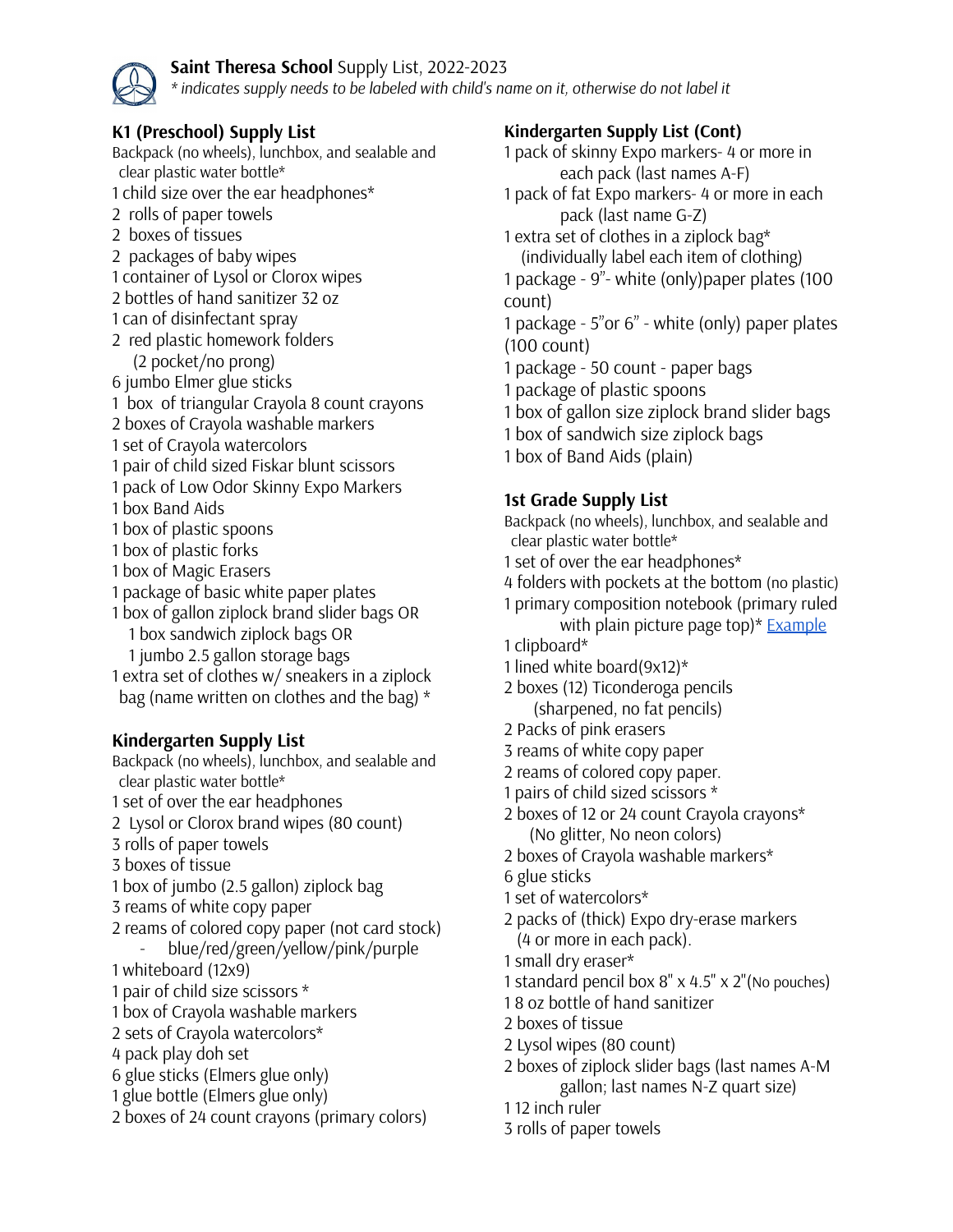

#### **Saint Theresa School** Supply List, 2022-2023

*\* indicates supply needs to be labeled with child's name on it, otherwise do not label it*

## **nd Grade Supply List**

Backpack (no wheels), lunchbox, and sealable and clear plastic water bottle\* set of over the head headphones pencil box pouch (w/o keys) Ticonderoga #2 pencils, sharpened pink erasers spiral notebooks – Wide Ruled \* plastic bottom pocket folders \* marble composition notebooks\* -primary ruled primary composition notebook (primary ruled with plain picture page top)\* **[Example](https://www.staples.com/Staples-Primary-Composition-Book-9-3-4-x-7-1-2/product_127173)**  pair of student scissors \* glue sticks box 24 crayons \* box of 8 markers, thick box of 8 markers, thin package of white lined index cards reams of white copy paper (500 sheets) package of yellow post it notes yellow highlighter boxes of tissues (120 count) large container of Clorox Wipes package of jumbo (2.5 gallon)ziplock bags lunch box plastic reusable water bottle - no metal ones package of spoons package of forks package of Expo markers (minimum 4 pack) plastic shoebox container with lid Labeled

### **3rd Grade Supply List**

Backpack (no wheels), lunchbox, and sealable and clear plastic water bottle\* set of small earbuds 24ct Crayola Crayons 12pck Crayola Color Pencils 12pck Crayola thin markers Jumbo Glue Sticks Pair of Fiskars pointed student scissors Highlighters (different colors) Rectangular Pink Erasers Pencil Pouch #2 Ticonderoga pencils (sharpened)

### **3rd Grade Supply List (cont)**

- Package of wide-ruled loose leaf paper
- Package (100 Count) Index Cards
- Wide-ruled black and white composition notebooks
- Set of Multiplication Table Cards
- Small TIssues Boxes
- Small Bottles of Hand Sanitizer
- Rolls of paper towels
- Clorox or Lysol Wipes
- Disinfectant Spray

#### **4th Grade Supply List**

Backpack (no wheels), lunchbox, and sealable and clear plastic water bottle\*

- set of earbuds
- box of 24 pack of crayola crayons
- set of 16 crayola colored pencils
- pair of 5" scissors
- set of 8 count/ or higher washable markers
- Crayola Watercolor paint set 8 colors w/paintbrush
- Pencil box
- pocket folders with bottom pockets
- 12 in. Ruler with cm **(Non bendable)**
- white binder (1 inch)\*
- packages of college ruled paper loose paper
- packages of binder divider
- marble composition books(**wide rule)**

**(black/white only) (NO SPIRAL NOTEBOOKS)**

- dozen #2 Ticonderoga pencils- sharpened
- package of multicolored highlighters
- elmer glue sticks
- reams of white copy paper
- pack of Expo Markers (minimum 4 pk)
- White Board **(9x12 only)**
- boxes of tissues (120 count)
- package of paper towels
- mini stapler
- package of baby wipes (100 count)
- bottles of hand sanitizer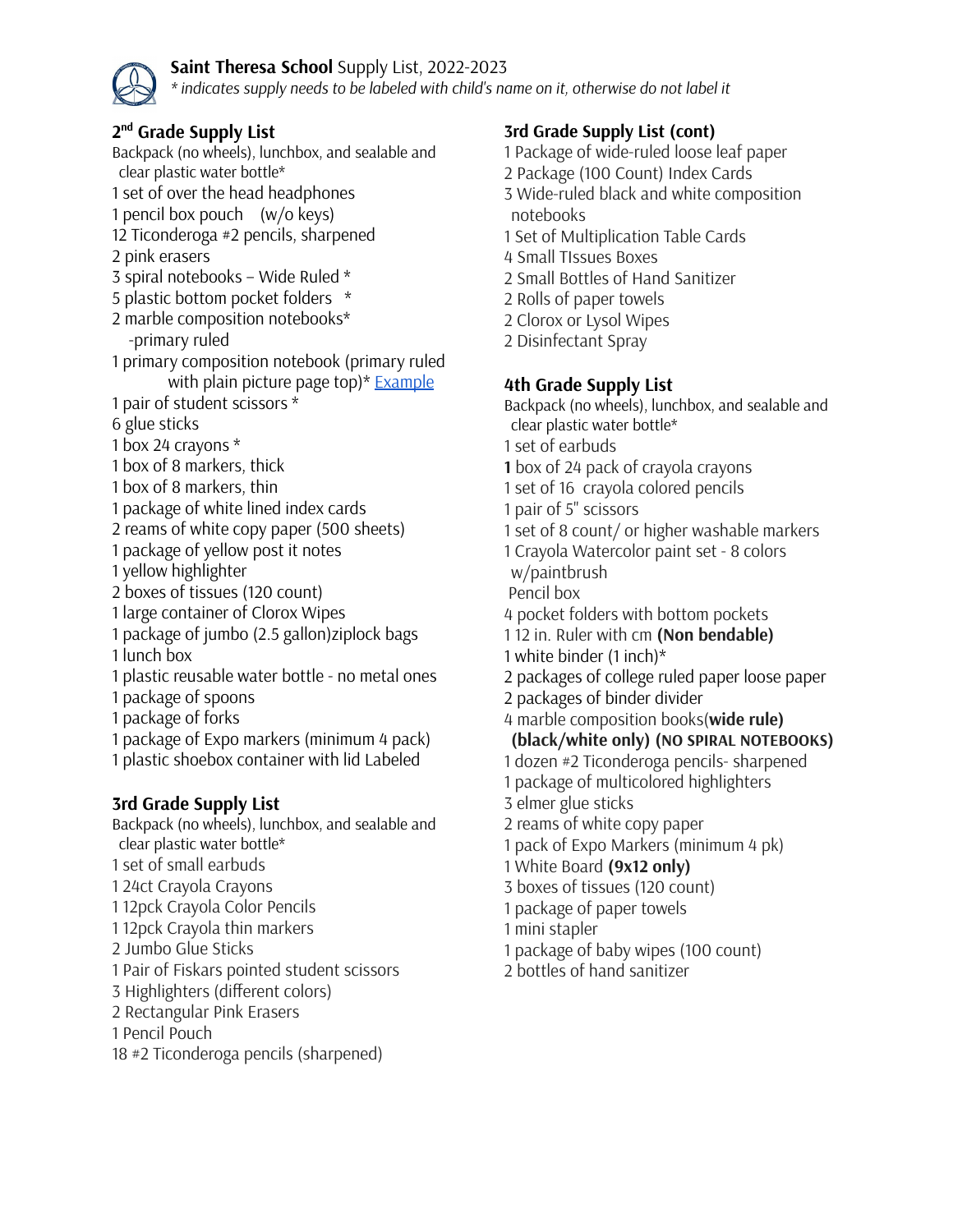

**Saint Theresa School** Supply List, 2022-2023 *\* indicates supply needs to be labeled with child's name on it, otherwise do not label it*

# **5th Grade Supply List**

Backpack (no wheels), lunchbox, and sealable and clear plastic water bottle\* package of colored pens (assorted colors) package of highlighters (assorted colors) package of 8 broadline washable markers box of crayons (optional) pack of thick Expo Markers (minimum 4 pk) pack of skinny Expo markers- 4 or more zippered pencil pouches packs lined binder paper pack 3-hole punched graph paper ream of white copy paper ruler pack of 3 glue sticks rolls scotch tape set of small earbuds 3in binder clipboard Paper or Plastic Pocket folder Plastic hole punch folders folders with prongs composition notebooks pair of school scissors package of #2 pencils package of blue/black pens package of red pens White Board (9x12) boxes of tissues (120 count) package of paper towels package of baby wipes (100 count) bottles of hand sanitizer (Plastic reusable water bottle with name on the Bottle)

## **Junior High Supply List (Grades 6-8)**

Backpack (no wheels), lunchbox, and sealable and clear plastic water bottle\*

- set of earbuds box of 12 #2 Pencils\* 12 in. Ruler (Non-Bendable)\* glue sticks\* mini stapler\* package of 4 black dry erase markers\* package of 4 colored dry erase markers\* pack of multicolored highlighters\* pair of scissors\* Pencil Pouch\* set Colored pencils\*(box of 12) set markers\*(box of 8 or 12)
- package of blue or black pens\* package of red pens\* box of 80 baby wipes box of 80 disinfectant wipes boxes of tissues (120 count) ream of copy paper (500 sheets) packs college ruled loose leaf paper\*
- (1 pack for Math) 3 inch 3 ring zipper binder
- (See  $\frac{\text{link}}{\text{fork}}$  $\frac{\text{link}}{\text{fork}}$  $\frac{\text{link}}{\text{fork}}$  for an example)  $*$
- packs of binder dividers (8 sets per pack)
- college ruled composition notebooks